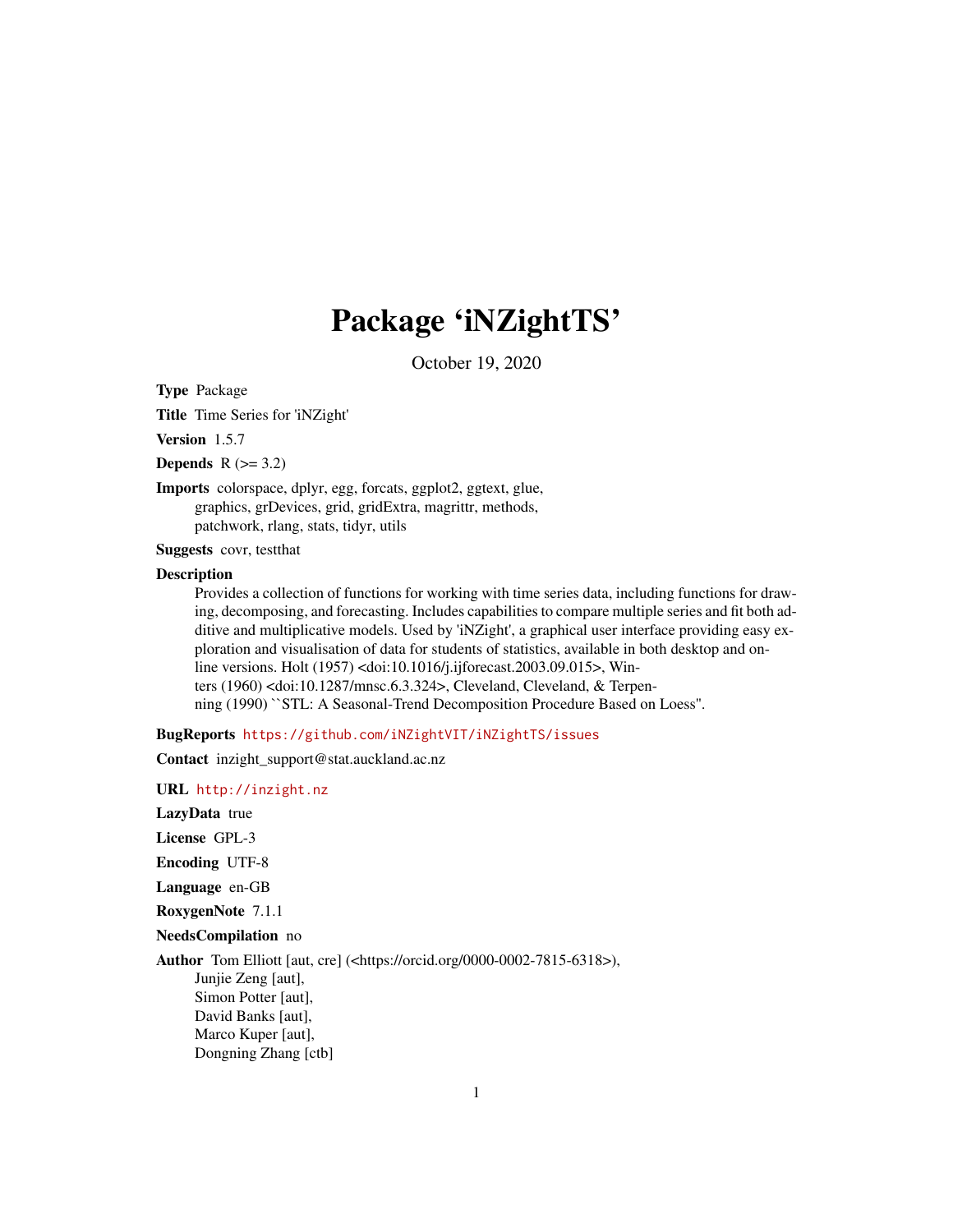<span id="page-1-0"></span>Maintainer Tom Elliott <tom.elliott@auckland.ac.nz>

Repository CRAN

Date/Publication 2020-10-18 22:10:06 UTC

# R topics documented:

|       | $\overline{\phantom{0}}$ 5 |
|-------|----------------------------|
|       |                            |
|       |                            |
|       |                            |
|       |                            |
|       |                            |
|       |                            |
|       |                            |
|       |                            |
|       |                            |
|       |                            |
|       |                            |
|       |                            |
|       |                            |
|       |                            |
| Index | 17                         |

iNZightTS-package *Time Series Data Analysis*

# Description

The iNZightTS package provides some simple analysis tools for exploring time series data. It is used in the iNZight software.

#### Author(s)

Tom Elliott (previously: Marco Kuper, Simon Potter, and David Banks)

#### See Also

iNZight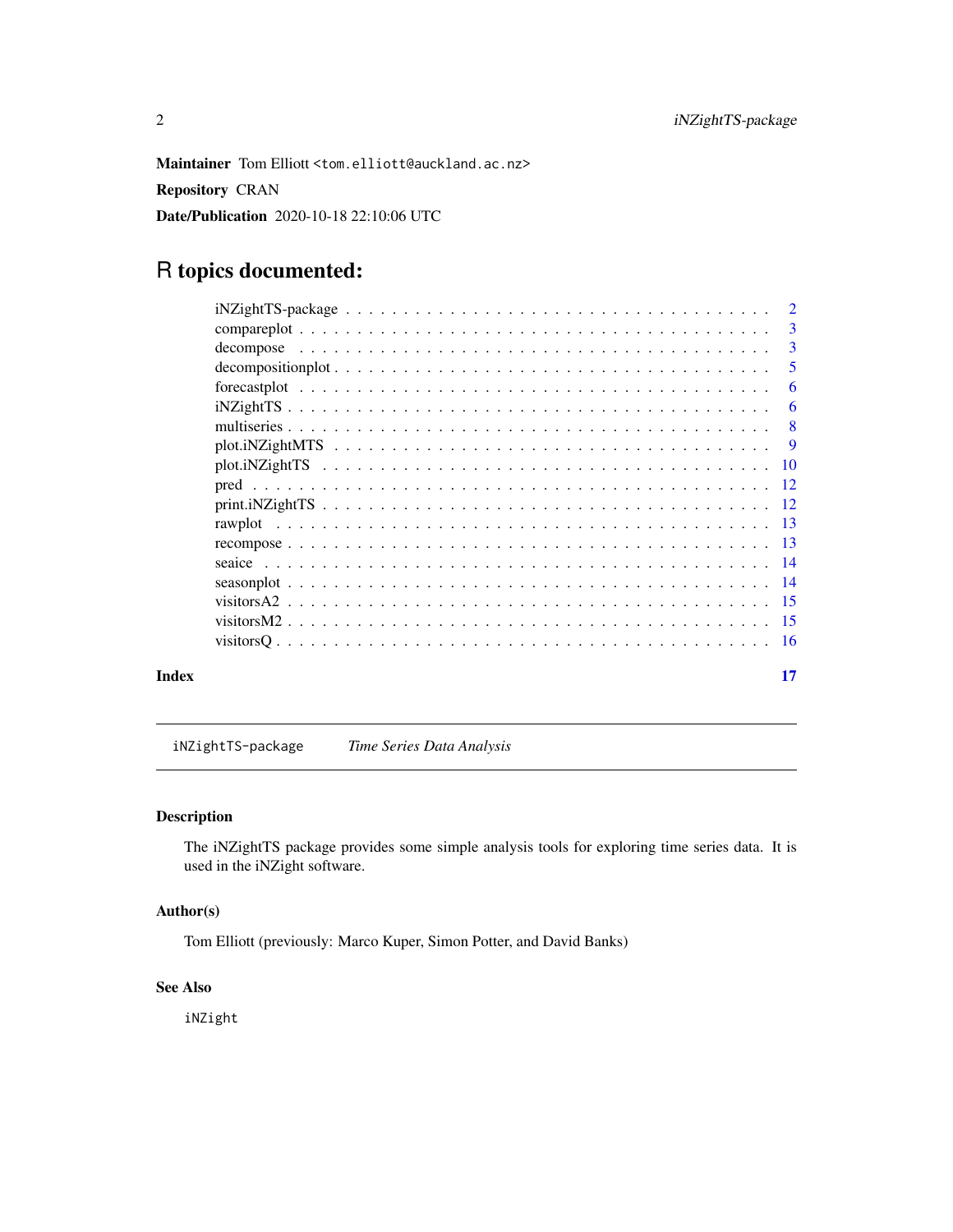<span id="page-2-0"></span>

Comparison plot - depreciated

# Usage

compareplot(x, ...)

# Arguments

| x | an iNZightTS object                     |
|---|-----------------------------------------|
| . | additional arguments passed to 'plot()' |

# Value

No return value, called for the side effect of drawing a plot.

decompose *Decompose a time series object*

# Description

Decompose a time series object

# Usage

```
decompose(
 obj,
 multiplicative = FALSE,
 t = 10,
 model.lim = NULL,
 data.name = NULL,
  ...
)
## S3 method for class 'inzdecomp'
plot(
 x,
  recompose.progress = c(\theta, \theta),
  recompose = any(recompose.progress > 0),
 ylab = x$currVar,
 xlab = "Date",
```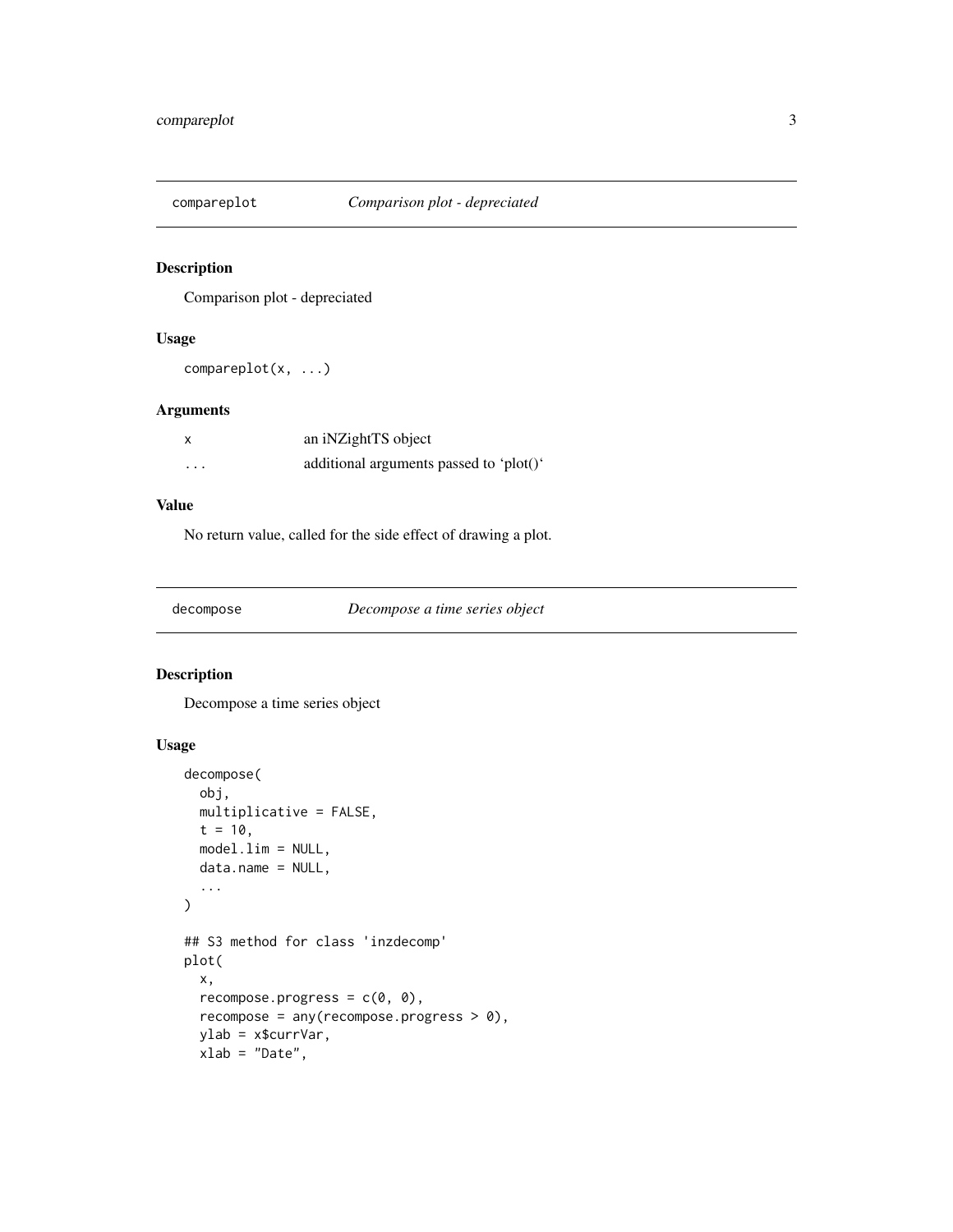# 4 decompose

```
title = NULL,
 xlim = c(NA, NA),
 colour = c("#1B9E46", "#45a8ff", "orangered"),...
\mathcal{L}
```
# Arguments

| obj                | an iNZightTS object                                                                                                                                                                                                |
|--------------------|--------------------------------------------------------------------------------------------------------------------------------------------------------------------------------------------------------------------|
|                    | multiplicative fit a multiplicative time series model?                                                                                                                                                             |
| t                  | the smoothing parameter                                                                                                                                                                                            |
| model.lim          | limits for the time series model                                                                                                                                                                                   |
| data.name          | the name of the data                                                                                                                                                                                               |
| $\ddots$           | additional arguments (ignored)                                                                                                                                                                                     |
| x                  | an inzdecomp object (from decompose(ts))                                                                                                                                                                           |
| recompose.progress |                                                                                                                                                                                                                    |
|                    | if recompose is TRUE, this shows how much to show (for animation!). Length 2<br>numeric: the first is 0 for seasonal, and 1 for residual; second component is how<br>many observations have been recomposed so far |
| recompose          | logical as to whether the recomposition is shown or not                                                                                                                                                            |
| ylab               | the label for the y axis                                                                                                                                                                                           |
| xlab               | the label for the x axis                                                                                                                                                                                           |
| title              | the title for the plot                                                                                                                                                                                             |
| xlim               | the x axis limits                                                                                                                                                                                                  |
| colour             | vector of three colours for trend, seasonal, and residuals, respectively                                                                                                                                           |

# Value

an inzdecomp object (this is the original object with an additional decompVars component) Invisibly returns the original decomposition object. Mainly called to plot the decomposition.

# Methods (by generic)

• plot: Plot a time series decomposition

#### References

R. B. Cleveland, W. S. Cleveland, J.E. McRae, and I. Terpenning (1990) STL: A Seasonal-Trend Decomposition Procedure Based on Loess. Journal of Official Statistics, 6, 3iV73.

# Examples

```
t <- iNZightTS(visitorsQ)
decomp.ts <- decompose(t, data.name = "Visitors")
plot(decomp.ts)
```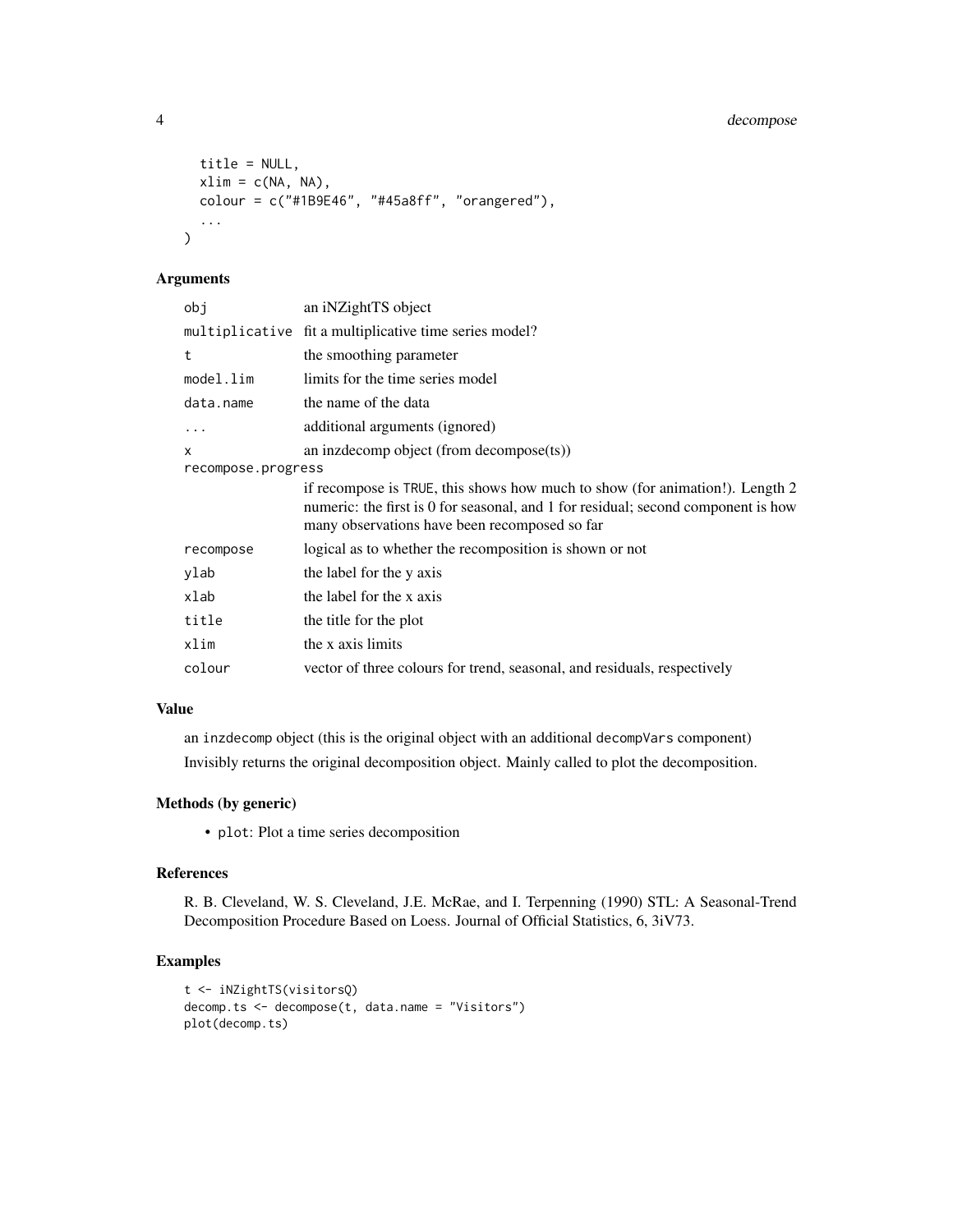<span id="page-4-0"></span>Decomposes a time series into trend, seasonal and residual components using loess.

#### Usage

```
decompositionplot(...)
```
#### Arguments

... additional arguments, ignored

#### Details

If the frequency is greater than 1, the components are found using the [stl](#page-0-0) function with s.window set to TRUE (effectively replacing smoothing by taking the mean). If the frequency is 1, the trend component is found directly by using [loess](#page-0-0) and the residuals are the difference between trend and actual values. The trend, seasonal and residual components are plotted on the same scale allowing for easy visual analysis.

#### Value

The original iNZightTS object with an item decompVars appended, containing results from the decomposition.

#### References

R. B. Cleveland, W. S. Cleveland, J.E. McRae, and I. Terpenning (1990) STL: A Seasonal-Trend Decomposition Procedure Based on Loess. Journal of Official Statistics, 6, 3iV73.

#### See Also

[stl](#page-0-0), [loess](#page-0-0), [iNZightTS](#page-5-1)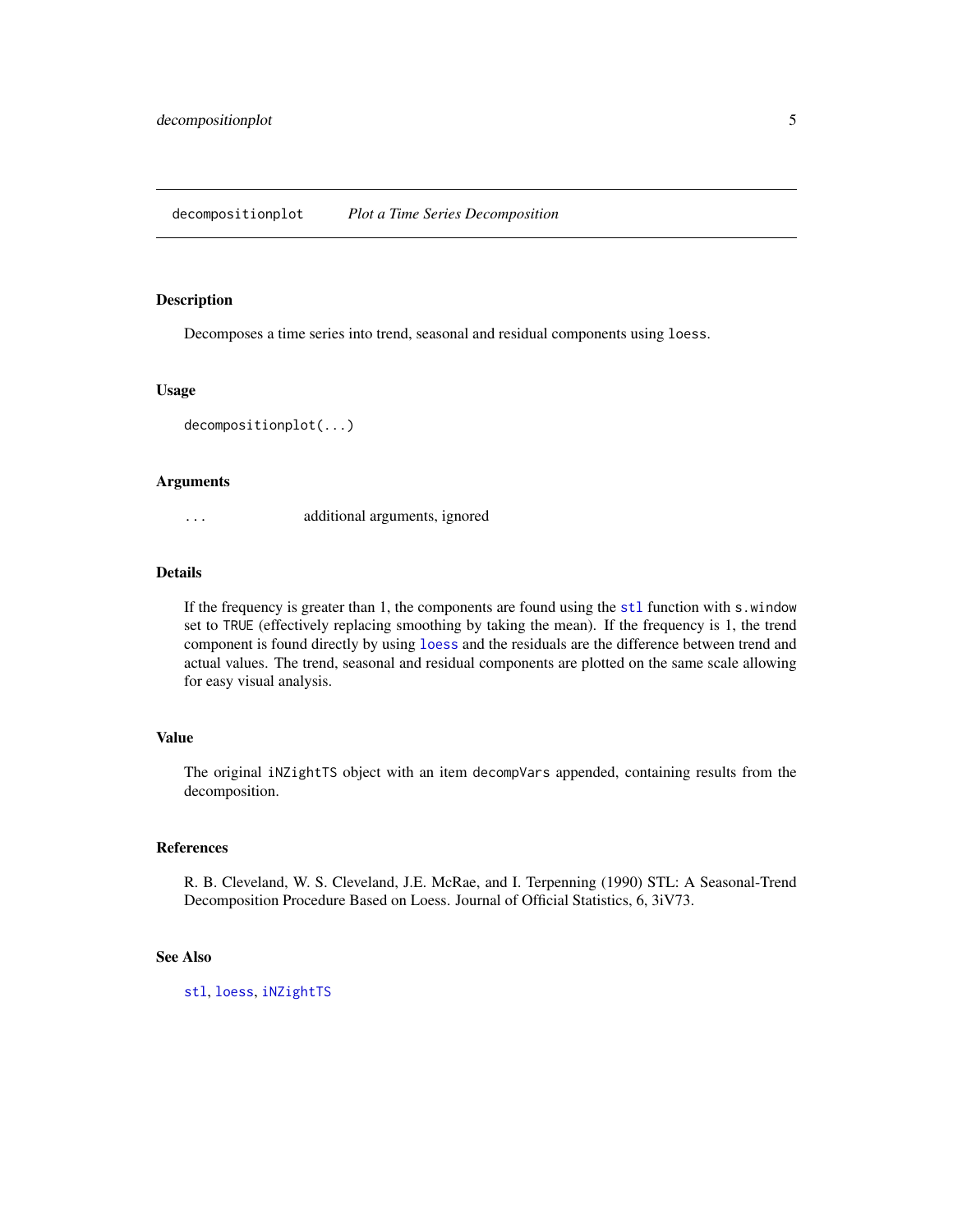<span id="page-5-0"></span>

Plot a raw time series together with it's fitted curve and add forecasts and prediction intervals to the end.

# Usage

forecastplot(x, ...)

#### Arguments

| x       | iNZightTS object               |
|---------|--------------------------------|
| $\cdot$ | additional arguments passed on |

#### Details

The predictions and prediction intervals are the result of models fitted by the Holt-Winters method. The amount of predicted observations is calculated by  $2 *$  freq, where freq is the frequency of the time series object.

# Value

Called for the side effect of drawing a plot. The constructed ggplot object is returned invisibly.

<span id="page-5-1"></span>iNZightTS *iNZightTS (Time-Series) Objects*

#### Description

The function iNZightTS is used to create time-series objects used in iNZight.

#### Usage

```
iNZightTS(
  data,
  start = 1,end,
  freq = 1,
  var = 2,
  time.col = grep("time", names(data), ignore.case = TRUE)[1],
  ...
\mathcal{E}
```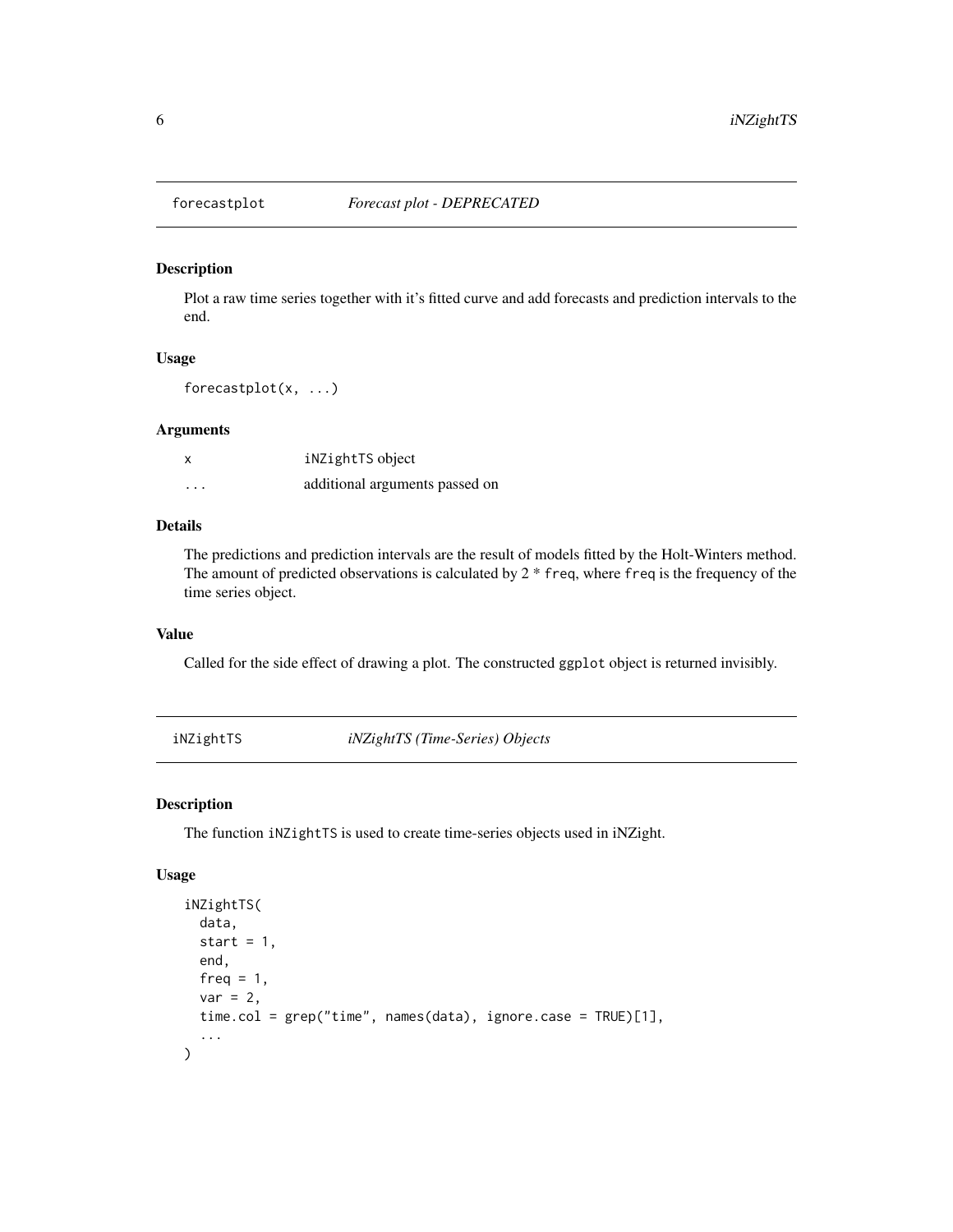#### iNZightTS 7

#### Arguments

| data        | a data. Frame containing time information and observation or a path to a .csv<br>file with such information or a ts object                                                          |
|-------------|-------------------------------------------------------------------------------------------------------------------------------------------------------------------------------------|
| start       | the time of the first observation. Either a single number or a vector of two<br>integers, which specify a natural time unit and a (1-based) number of samples<br>into the time unit |
| end         | the time of the last observation, specified in the same way as start                                                                                                                |
| freg        | the number of observations per unit of time                                                                                                                                         |
| var         | the column number or name for the observations used from data in the actual<br>time series                                                                                          |
| time.col    | which column contains the time variable                                                                                                                                             |
| $\ddotsc$   | additional information passed to read.csv() and used when data is a path                                                                                                            |
| ignore.case | logical, ignore the case?                                                                                                                                                           |

#### Details

The function iNZgithTS is used to create time-series objects. Unlike ts objects, these are lists containing information about the time-series as well as the data and the time-series (ts object) itself.

If a ts object is used to create the iNZightTS object, all the domain information is extracted from that object.

The function recognises the following time variable formatS without case sensitive:

- "(Y)yyyy" annually data e.g."(Y)1991"
- "(Y)yyyyMmm" monthly data e.g."(Y)1991M01"
- "(Y)yyyyQqq" quarterly data e.g."(Y)1991Q01"
- "(Y)yyyyWww" weekly data with yearly seasonality e.g."(Y)1991W01"
- "(Y)yyyyDdd" daily data with yearly seasonality e.g."(Y)1991D01"
- "WwwDdd" daily data with weekly seasonality e.g. "W01D01"
- "DddHhh" hourly data with daily seasonality e.g. "D01H01"

The length of digits of each time unit could be flexible and allowing space between the time unit

In case of data being a data.frame or path to a .csv file and start being omitted, the starting date and the freq is extracted from the column that includes the time information. This column is either named "Time" or is the first column. If end is omitted, all of the data will be used for the time-series.

#### Value

a iNZightTS object. If multiple variables are requested, the iNZightMTS class is added to the result. The result object contains the original data as a time series object, as well as information on the series start, end, and frequency.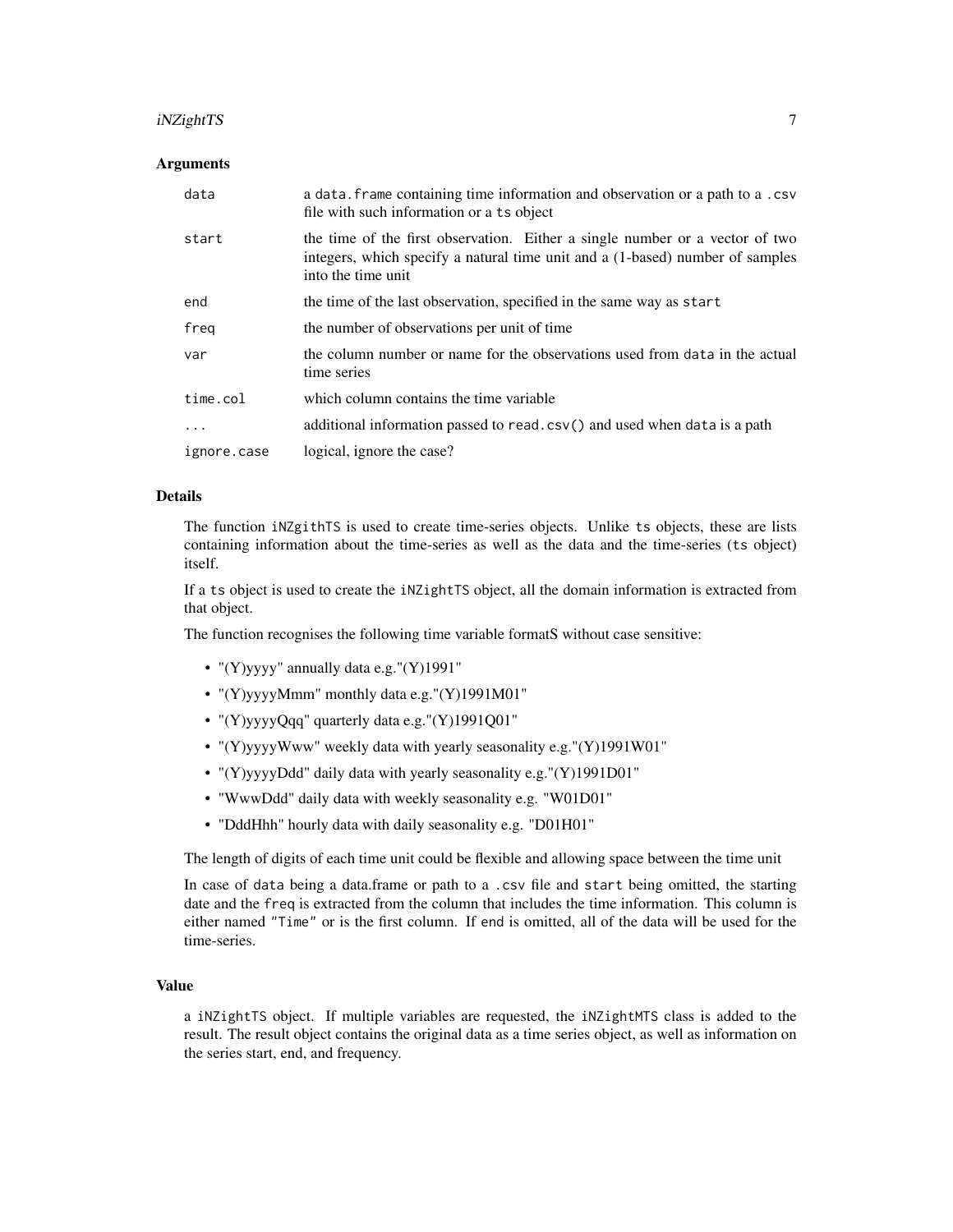### <span id="page-7-0"></span>See Also

[ts](#page-0-0), [print.iNZightTS](#page-11-1),

#### Examples

```
# create from a ts object
z <- iNZightTS(UKgas)
plot(z)
# create from a data.frame
x \le -1 iNZightTS(data.frame(Return = rnorm(100), Time = 1900:1999),
   var = "Return")
# or specify a time column
x \le -iNZightTS(data.frame(Return = rnorm(100), Year = 1900:1999),
   var = "Return", time.col = "Year")
# create from a data.frame with modified time frame
y <- iNZightTS(data.frame(Return = rnorm(100)),
    start = c(1990, 1), end = c(1993, 5), freq = 12, var = 1)
plot(y)
```

| Compare multiple time series - DEPRECATED<br>multiseries |  |
|----------------------------------------------------------|--|
|----------------------------------------------------------|--|

#### Description

Compare multiple time series - DEPRECATED

#### Usage

multiseries(x, ...)

#### Arguments

|          | iNZightMTS object containing data          |
|----------|--------------------------------------------|
| $\cdots$ | Further arguments to be passed to 'plot()' |

#### Value

No return value, called for the side effect of drawing a plot.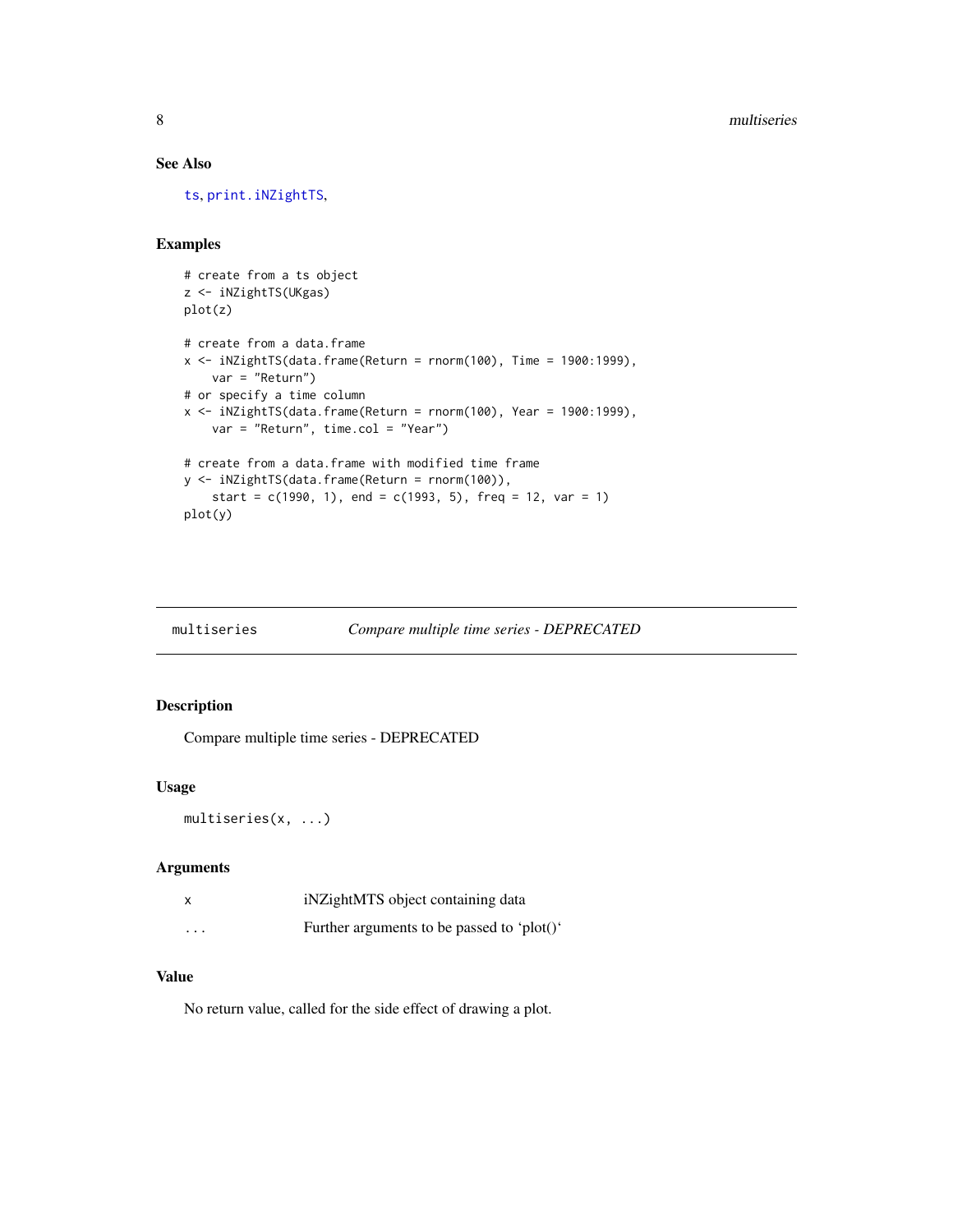<span id="page-8-0"></span>plot.iNZightMTS *Plot multiple time series*

# Description

Plot a multiple time series object to compare several series

# Usage

```
## S3 method for class 'iNZightMTS'
plot(
 x,
 compare = TRUE,
 multiplicative = FALSE,
 ylab = "Value",
 xlab = "Date",
  title = "%var",
  t = 10,
  smoother = TRUE,
  aspect = 2,
 xlim = c(NA, NA),
 model.lim = NULL,
  ...
)
```
# Arguments

| x         | Multiple time series object                                                                            |
|-----------|--------------------------------------------------------------------------------------------------------|
| compare   | logical, if true, the series will be graphed in a single plot; otherwise graphed in<br>individual rows |
|           | multiplicative logical, if TRUE multiplicative series will be used; otherwise additive                 |
| ylab      | y axis label                                                                                           |
| xlab      | x axis label                                                                                           |
| title     | the title for the plot                                                                                 |
| t         | smoothing parameter                                                                                    |
| smoother  | logical, if TRUE the smoother will be drawn                                                            |
| aspect    | aspect ratio (width:height) for the time series                                                        |
| xlim      | limits to control how much of series is shown                                                          |
| model.lim | time limits to use for modelling                                                                       |
| .         | additional arguments                                                                                   |

#### Value

No return value, called for the side effect of drawing a plot.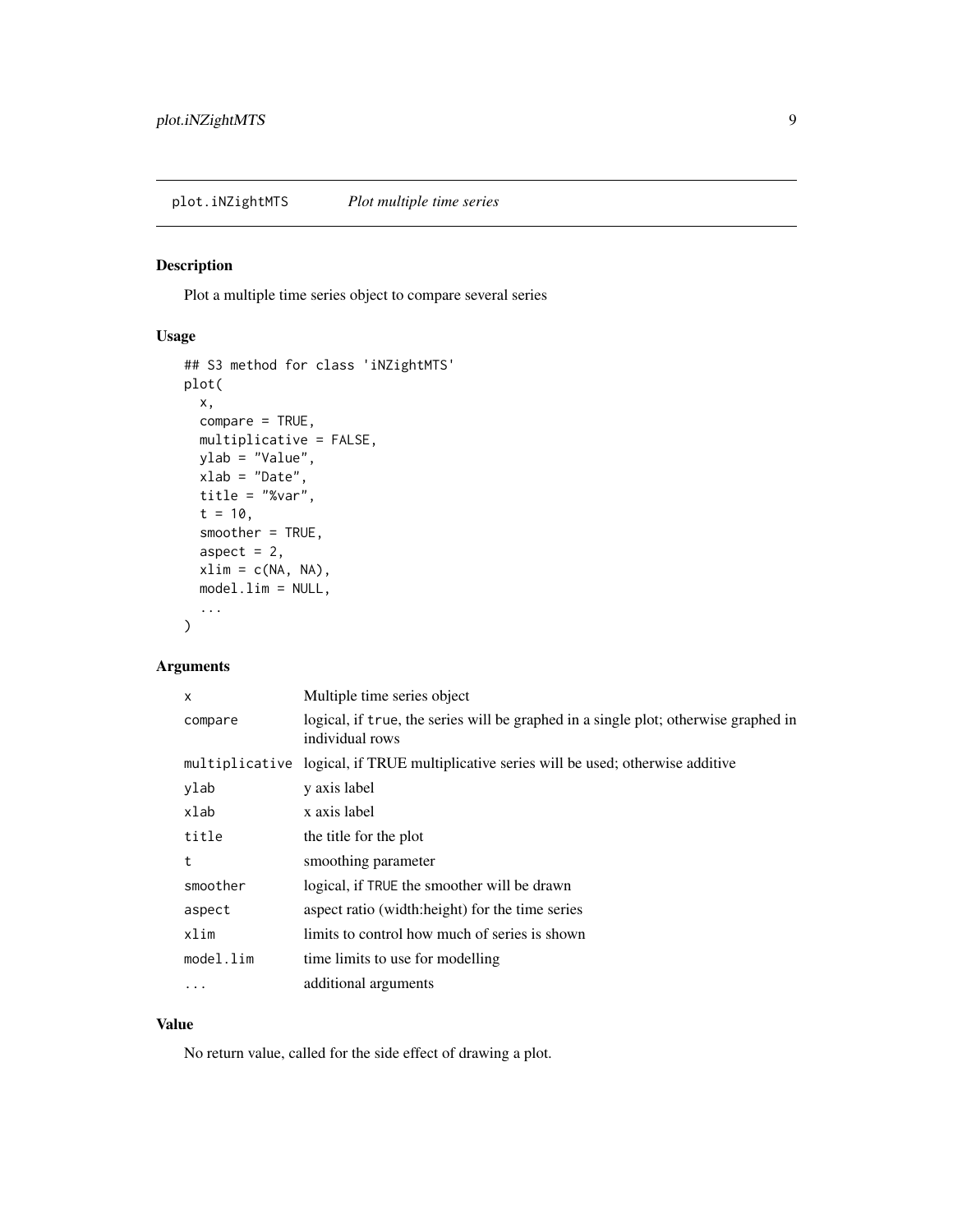#### Author(s)

Tom Elliott

#### Examples

```
tm <- iNZightTS(visitorsQ, var = 2:5)
plot(tm)
plot(tm, compare = FALSE)
```
plot.iNZightTS *Draw a simple time series plot*

# Description

Draws a plot of a given iNZightTS object with the trend superimposed.

#### Usage

```
## S3 method for class 'iNZightTS'
plot(
 x,
 multiplicative = FALSE,
 ylab = obj$currVar,
 xlab = "Date",
  title = "%var",
  animate = FALSE,
  t = 10,
  smoother = TRUE,
  aspect = 3,
 plot = TRUE,
 col = ifelse(forecast > 0, "#0e8c07", "red"),xlim = c(NA, NA),
 model.lim = NULL,
  seasonal.trend = FALSE,
 forecast = 0,
  ...
)
```
# Arguments

| X    | an inZightTS object                                                                                                 |
|------|---------------------------------------------------------------------------------------------------------------------|
|      | multiplicative logical. If TRUE, a multiplicative model is used, otherwise an additive model is<br>used by default. |
| ylab | a title for the y axis                                                                                              |
| xlab | a title for the x axis                                                                                              |

<span id="page-9-0"></span>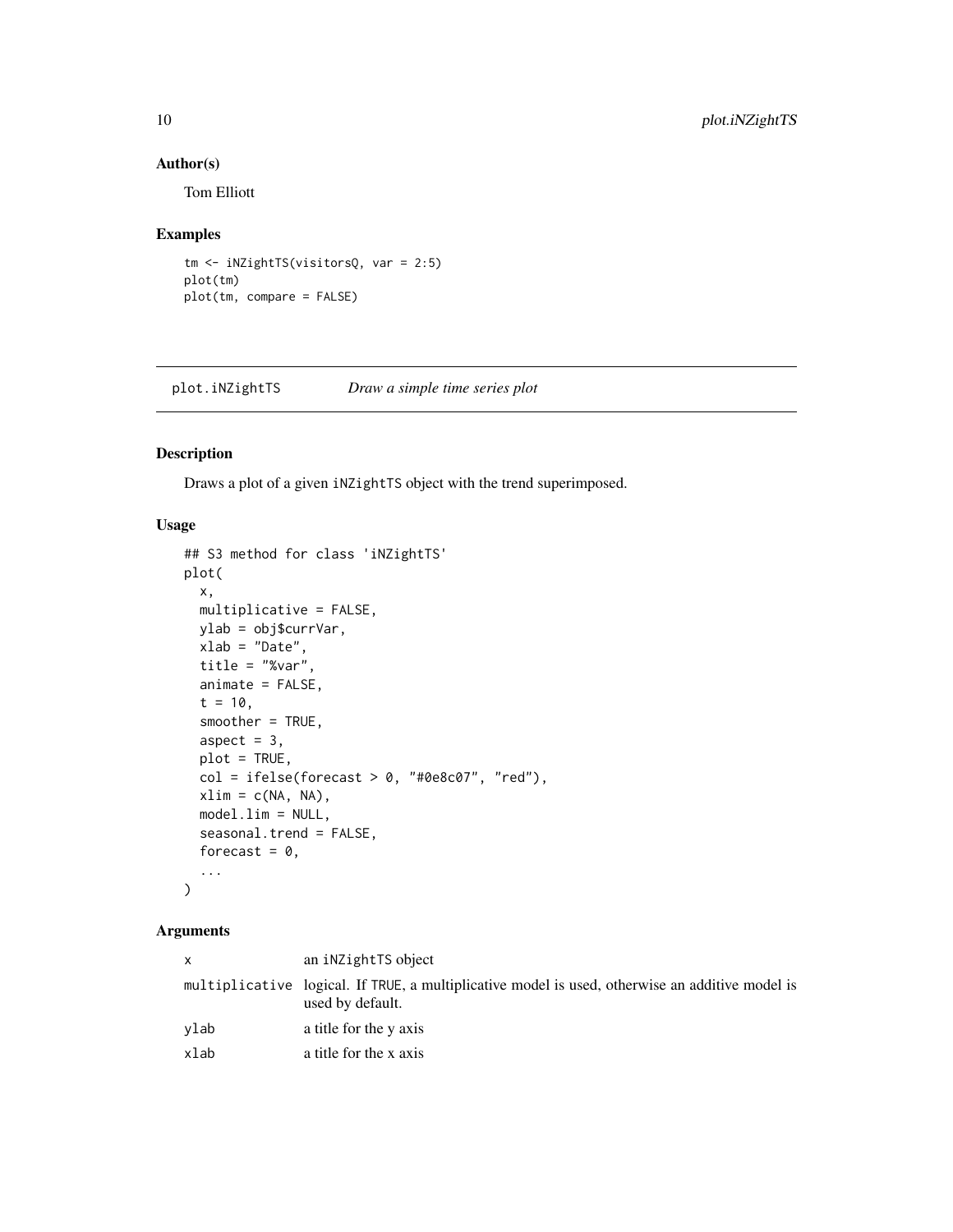# plot.iNZightTS 11

| title     | a title for the graph                                                             |
|-----------|-----------------------------------------------------------------------------------|
| animate   | logical, if true the graph is animated                                            |
| t         | smoothing parameter                                                               |
| smoother  | logical, if TRUE the smoother will be drawn                                       |
| aspect    | the aspect ratio of the plot; it will be about ASPECT times wider than it is high |
| plot      | logical, if FALSE, the graph isn't drawn                                          |
| col       | the colour of the smoothed trend line                                             |
| xlim      | axis limits, specified as dates                                                   |
| model.lim | limits of the series to use for modelling/forecast                                |
|           | seasonal.trend logical, if TRUE seasonal+trend curve added                        |
| forecast  | numeric, how many observations ahead to forecast (default is 0, no forecast)      |
| $\cdots$  | additional arguments (not used)                                                   |

### Details

If animate is set to TRUE, a scatterplot of all points in the time series will appear followed by slowly drawn lines connecting the points, simulating the drawing of a time series by hand.

#### Value

a time series plot (constructed with ggplot2) is returned invisibly, which can be added to if desired.

#### Forecast

The predictions and prediction intervals are the result of models fitted by the Holt-Winters method. The amount of predicted observations is specified by the value of 'forecast'.

# References

C.C Holt (1957) Forecasting seasonals and trends by exponentially weighted moving averages, ONR Research Memorandum, Carnigie Institute 52.

P.R Winters (1960) Forecasting sales by exponentially weighted moving averages, *Management Science* 6, 324–342.

# Examples

```
t <- iNZightTS(visitorsQ)
plot(t)
# Forecast plot (8 quarterly forecasts):
plot(t, forest = 8)
```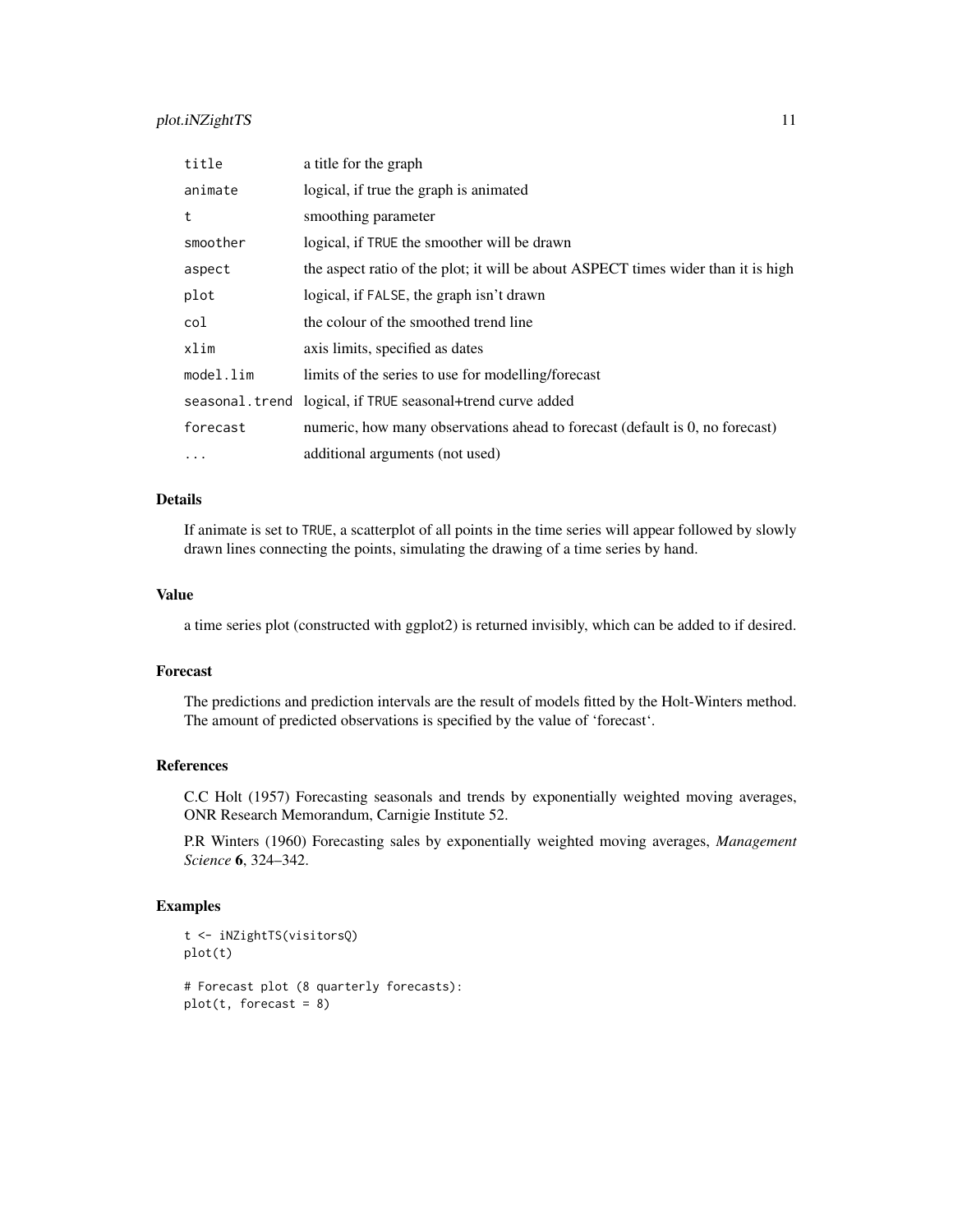<span id="page-11-0"></span>

Get forecast prediction values

#### Usage

pred(x)

#### Arguments

x the forecast object (a plot with predictions)

#### Value

a time series forecasts object

<span id="page-11-1"></span>

| print.iNZightTS | Print an iNZightTS object |
|-----------------|---------------------------|
|                 |                           |

# Description

Print method for iNZightTS (time series) objects.

#### Usage

```
## S3 method for class 'iNZightTS'
print(x, full = FALSE, ...)
```
#### Arguments

|          | the inetaktional interest to be printed                              |
|----------|----------------------------------------------------------------------|
| full     | whether to print all the underlying data                             |
| $\cdots$ | Unused arguments. Only here for consistency with the base S3 method. |

# Details

The full argument controls whether to print all the data from which the iNZightTS object has been created. The default is set to FALSE and only the head() of the data will be printed.

#### Value

No return value, called for side effect.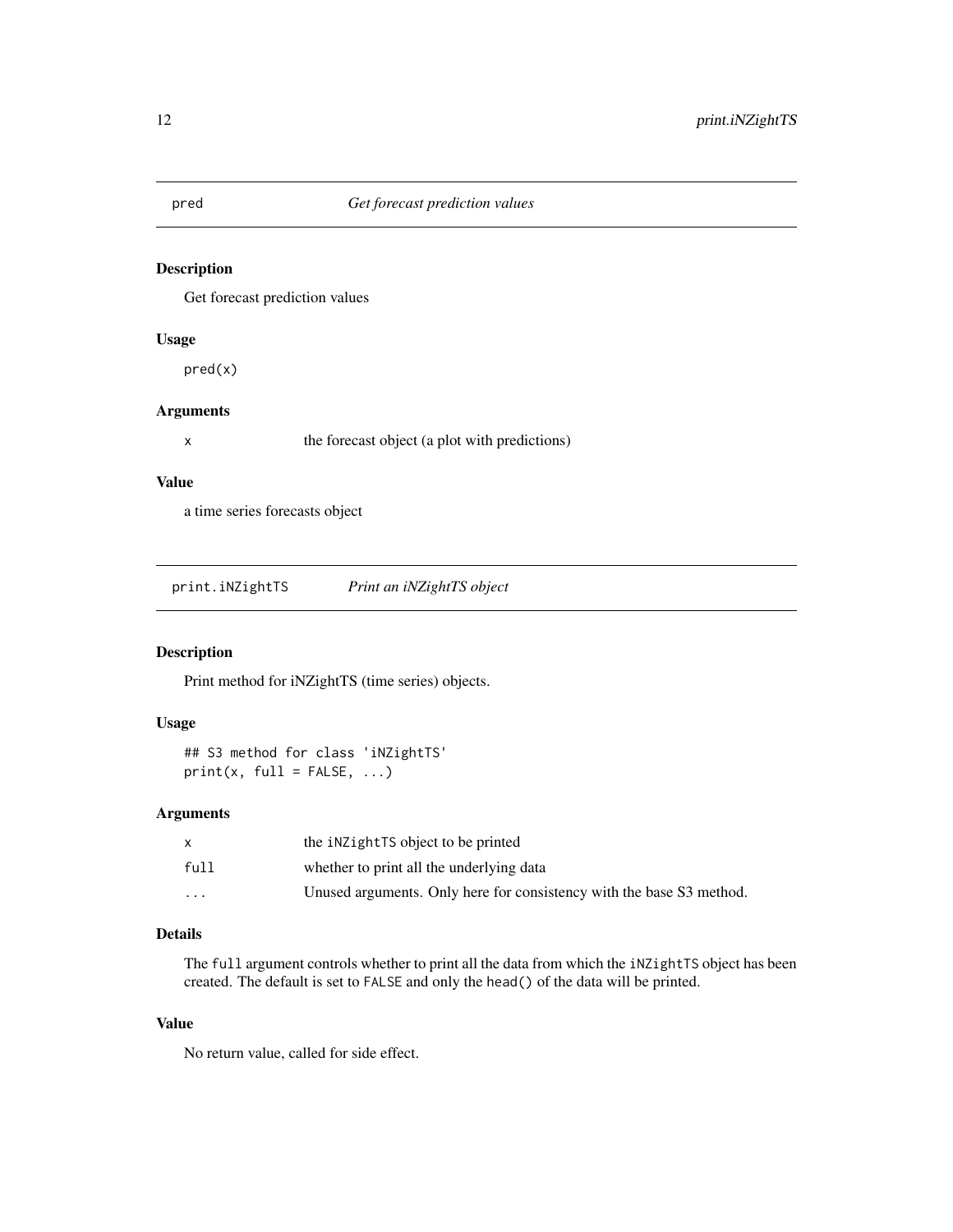#### <span id="page-12-0"></span>rawplot that the contract of the contract of the contract of the contract of the contract of the contract of the contract of the contract of the contract of the contract of the contract of the contract of the contract of t

# See Also

[print](#page-0-0), [iNZightTS](#page-5-1)

# Examples

iNZightTS(UKgas)

# rawplot *Time series plot - depreciated*

# Description

Time series plot - depreciated

#### Usage

rawplot(...)

# Arguments

... arguments passed to 'plot' method

#### Value

Called to draw a plot. Inivisbly returns a ggplot object.

| recompose | Recompose a decomposed time series |
|-----------|------------------------------------|
|-----------|------------------------------------|

# Description

Recompose a time series object, with optional animation.

#### Usage

recompose(...)

#### Arguments

... additional arguments, ignored

#### Value

the recomposed series

# Author(s)

iNZight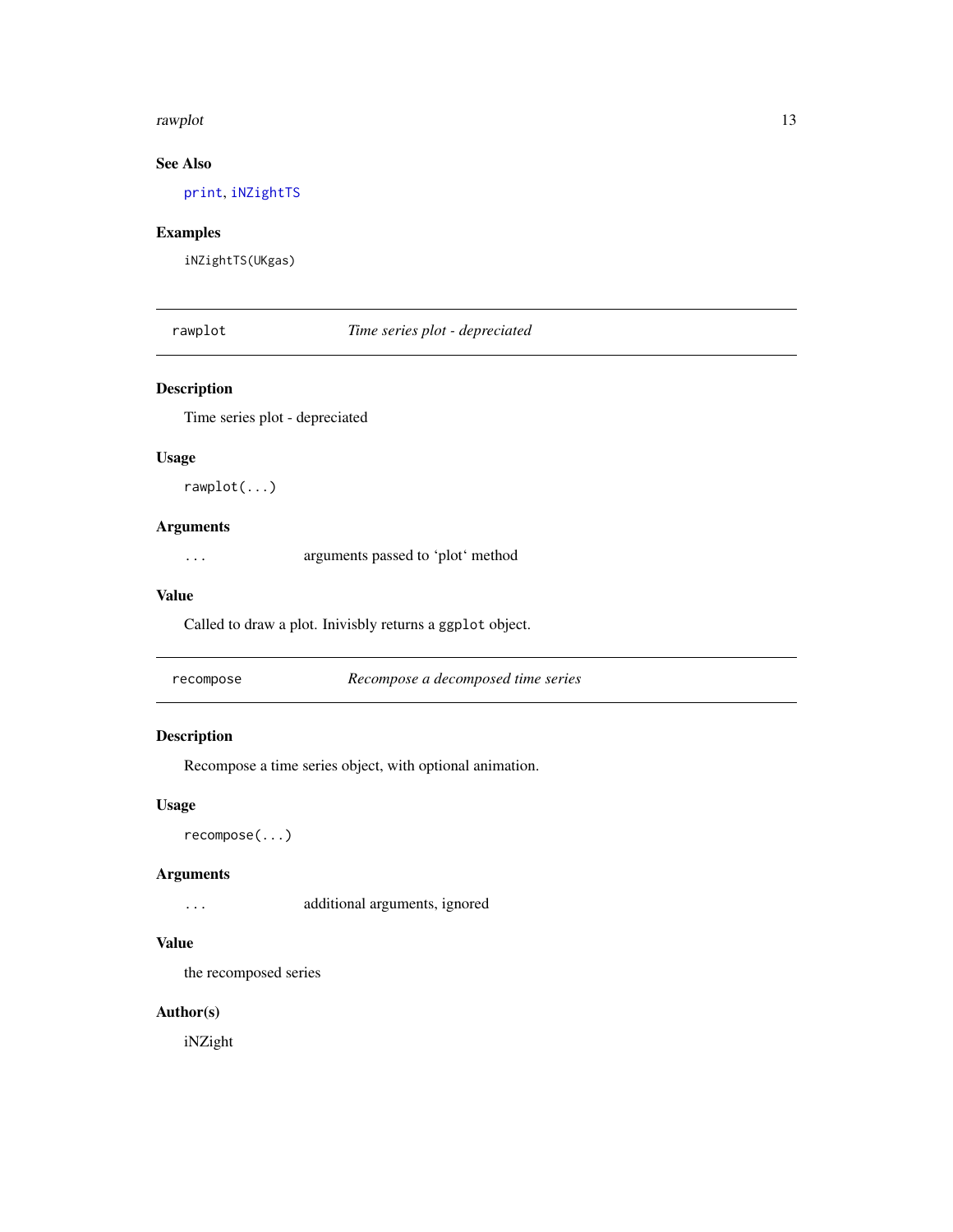<span id="page-13-0"></span>seaice *Sea Ice*

# Description

A dataset containing sea ice measurements from 1990 to 2011.

#### Usage

seaice

### Format

A data frame with 265 rows and 3 variables:

Time The time variable

Arctic Sea ice measurement for the Arctic

Antarctica Sea ice measurement for Antarctica

seasonplot *Plot Seasonal Subseries from a Time Series*

#### Description

This function plots the seasonal components of a time series together with the estimated seasonal effects of that series.

#### Usage

seasonplot(obj, ...)

#### Arguments

| obi      | an inZightTS object                                   |
|----------|-------------------------------------------------------|
| $\cdots$ | Further arguments to be passed onto specific methods. |

# Details

The resulting window will contain two plots. On the left, every seasonal subseries of the time series is plotted. On the right will be the average seasonal effect of the series.

#### Value

No return value, called for the side effect of drawing a plot.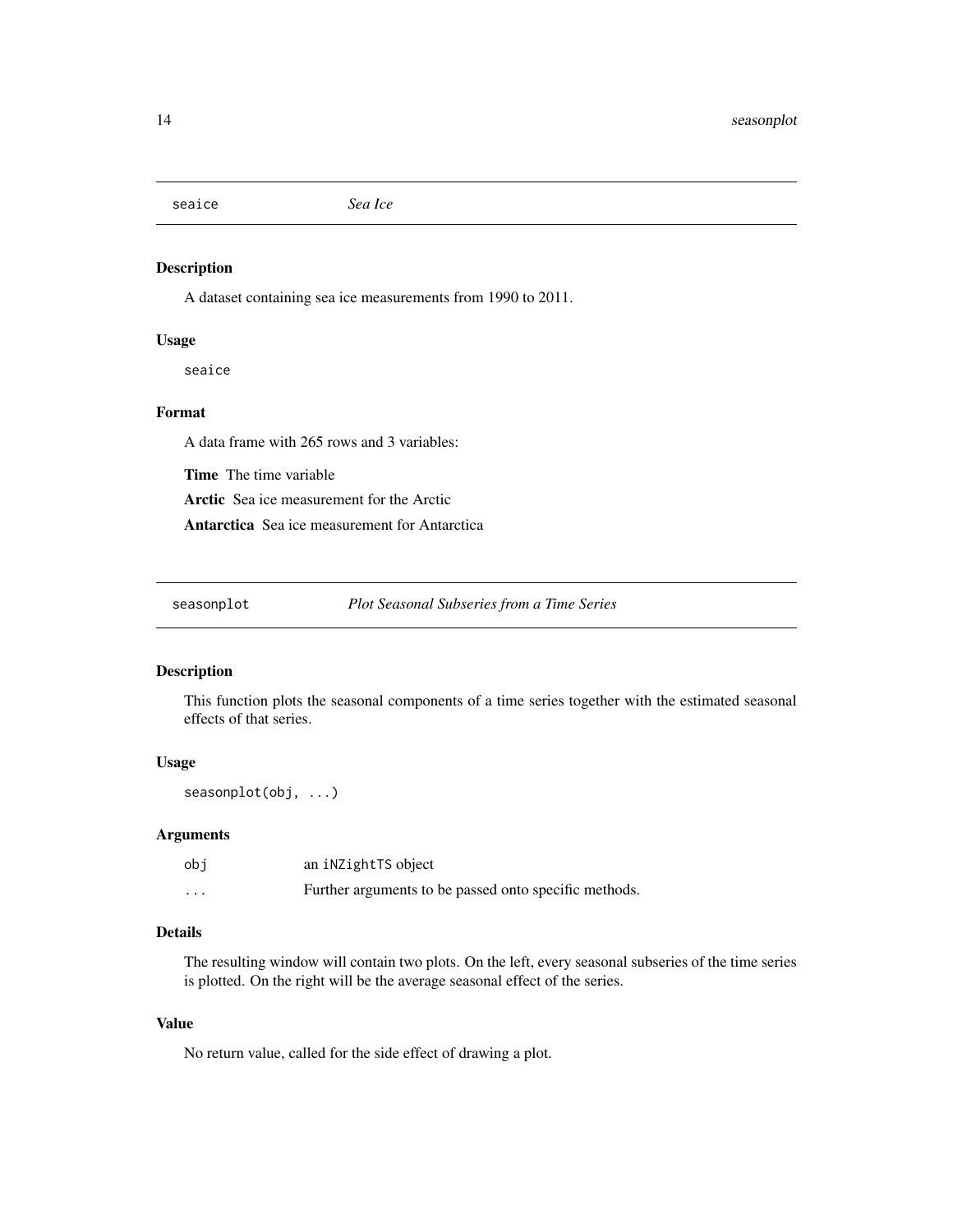#### <span id="page-14-0"></span>visitors $A2$  15

# See Also

[iNZightTS](#page-5-1)

# Examples

ts <- iNZightTS(visitorsQ) seasonplot(ts)

visitorsA2 *Visitors (annual)*

# Description

A dataset containing annual visitor numbers for several countries.

# Usage

visitorsA2

#### Format

A data frame with 13 rows and 5 variables:

Time The time variable (year)

Australia Visitor counts for Australia

China..People.s.Republic.of Visitor counts for China

Japan Visitor counts for Japan

United.Kingdom Visitor counts for the UK

visitorsM2 *Visitors (monthly)*

# Description

A dataset containing monthly visitor numbers for several countries.

#### Usage

visitorsM2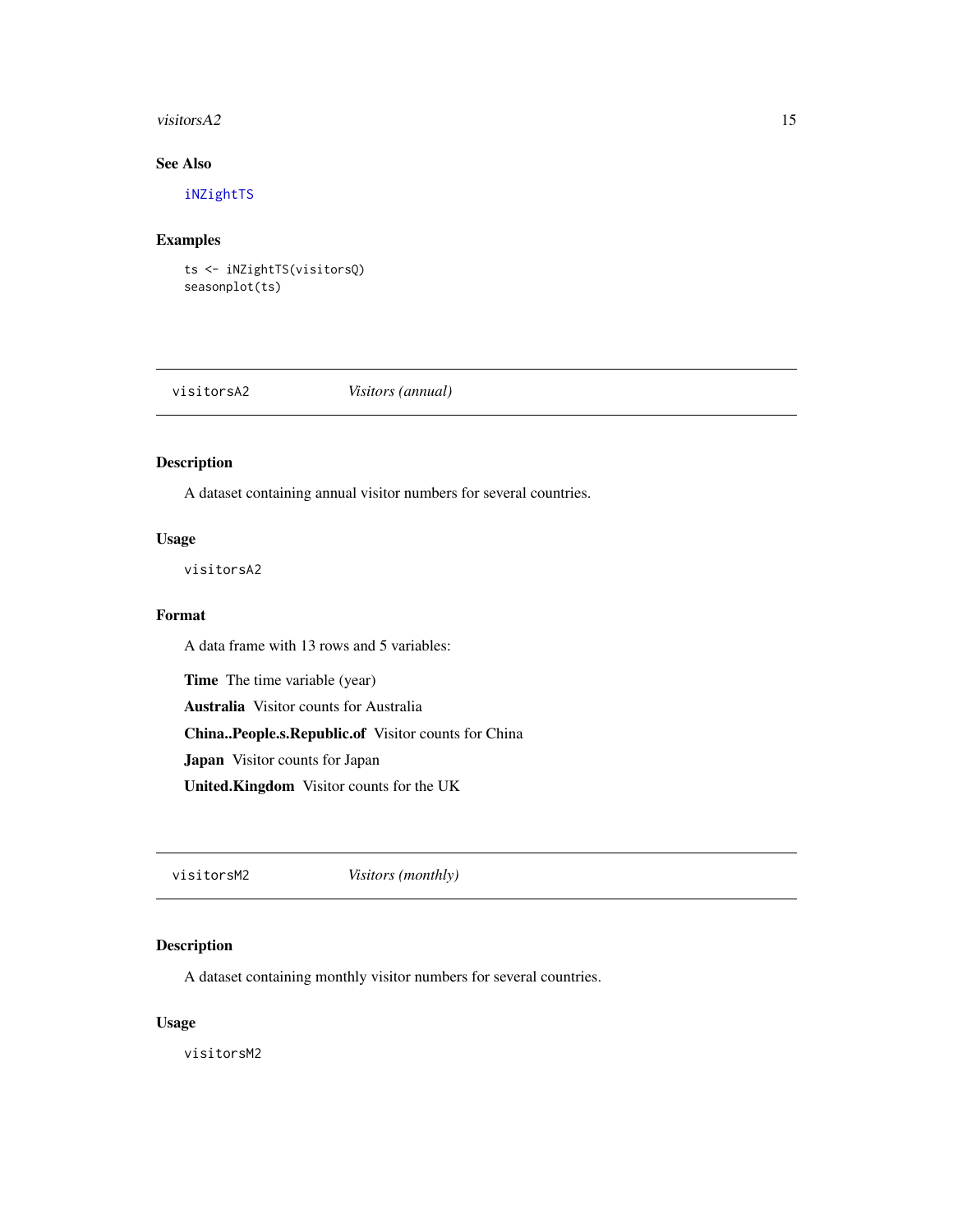#### <span id="page-15-0"></span>16 visitorsQ

# Format

A data frame with 164 rows and 5 variables:

Time The time variable (year/month) Australia Visitor counts for Australia China..People.s.Republic.of Visitor counts for China Japan Visitor counts for Japan United.Kingdom Visitor counts for the UK

visitorsQ *Visitors (quarterly)*

# Description

A dataset containing quarterly visitor numbers for several countries.

#### Usage

visitorsQ

# Format

A data frame with 54 rows and 5 variables:

Date The time variable (year/quarter)

Australia Visitor counts for Australia

China..People.s.Republic.of Visitor counts for China

Japan Visitor counts for Japan

United.Kingdom Visitor counts for the UK